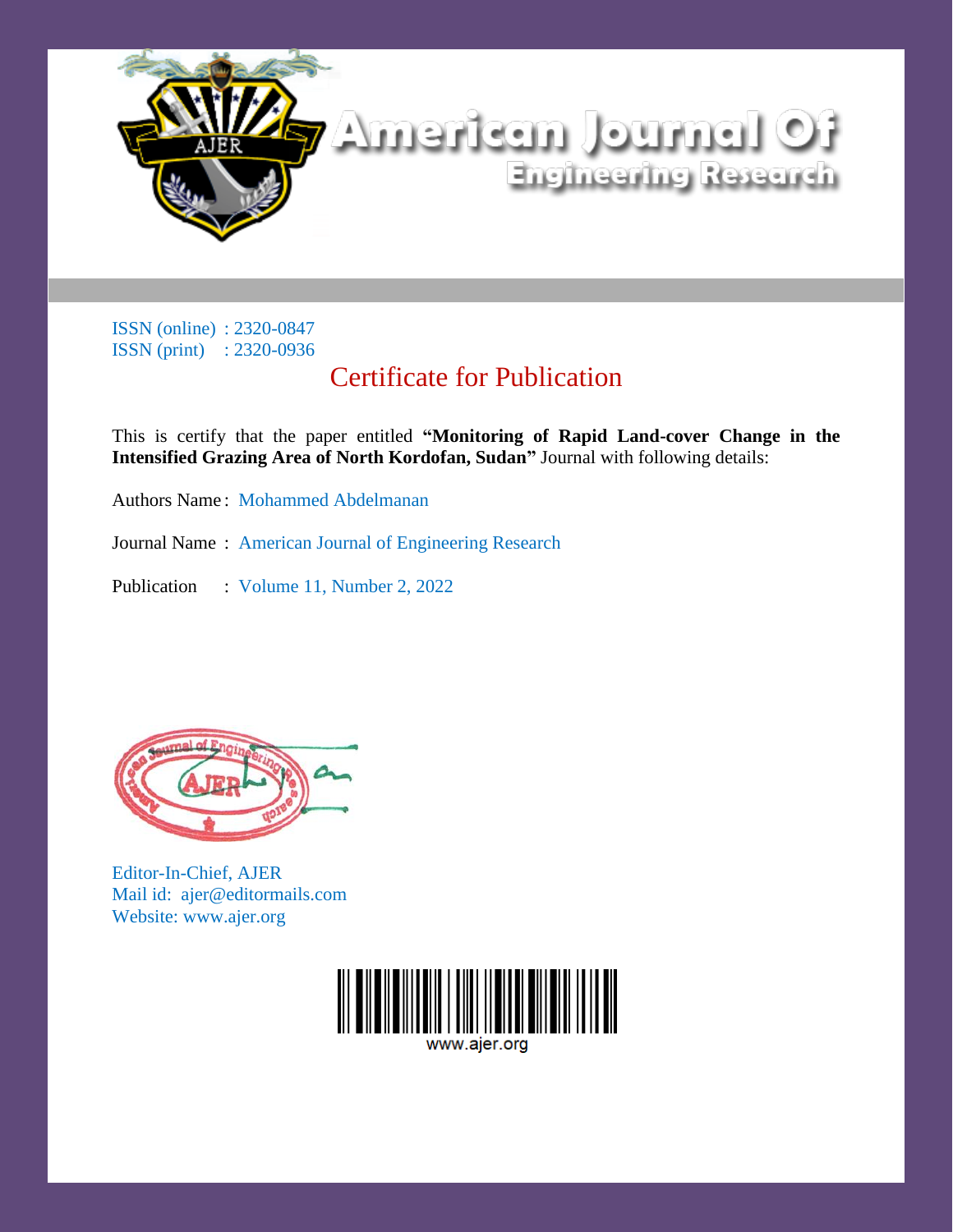

# Certificate for Publication

This is certify that the paper entitled **"Monitoring of Rapid Land-cover Change in the Intensified Grazing Area of North Kordofan, Sudan"** Journal with following details:

Authors Name : Zhang Xiaoli

Journal Name : American Journal of Engineering Research

Publication : Volume 11, Number 2, 2022



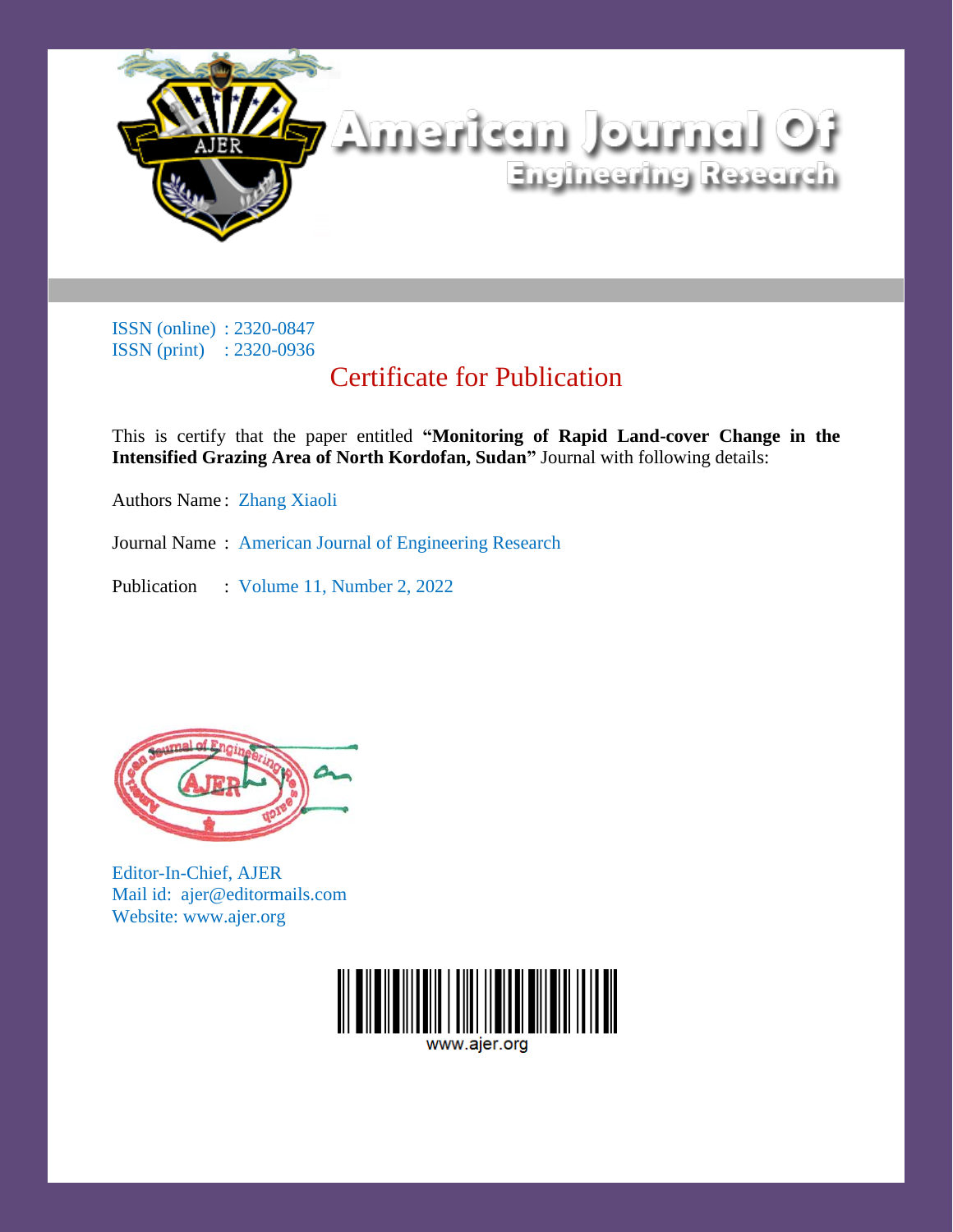

# Certificate for Publication

This is certify that the paper entitled **"Monitoring of Rapid Land-cover Change in the Intensified Grazing Area of North Kordofan, Sudan"** Journal with following details:

Authors Name : MulikAbbaker

Journal Name : American Journal of Engineering Research

Publication : Volume 11, Number 2, 2022



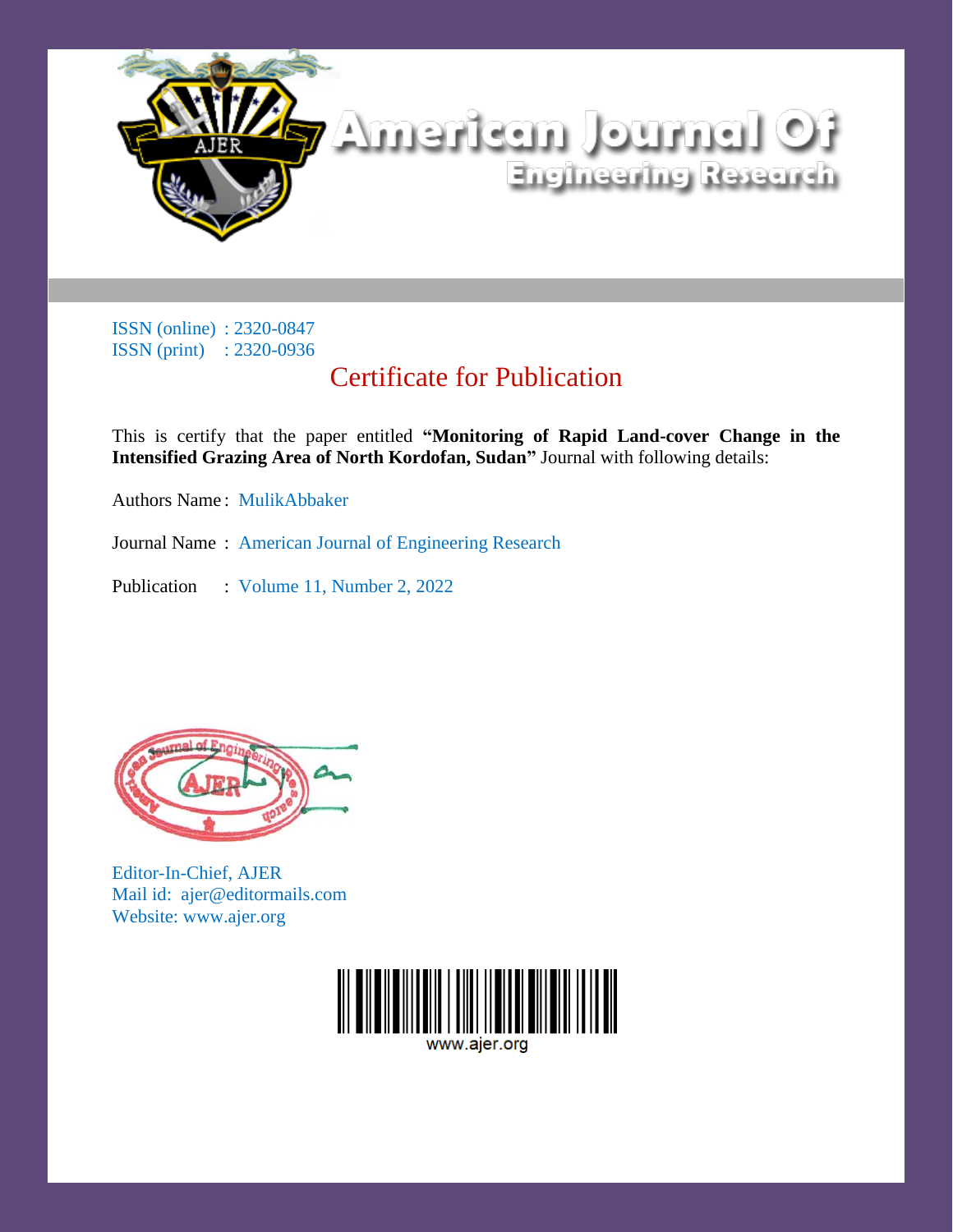

# Certificate for Publication

This is certify that the paper entitled **"Monitoring of Rapid Land-cover Change in the Intensified Grazing Area of North Kordofan, Sudan"** Journal with following details:

Authors Name : Abdelrahim Omer

Journal Name : American Journal of Engineering Research

Publication : Volume 11, Number 2, 2022



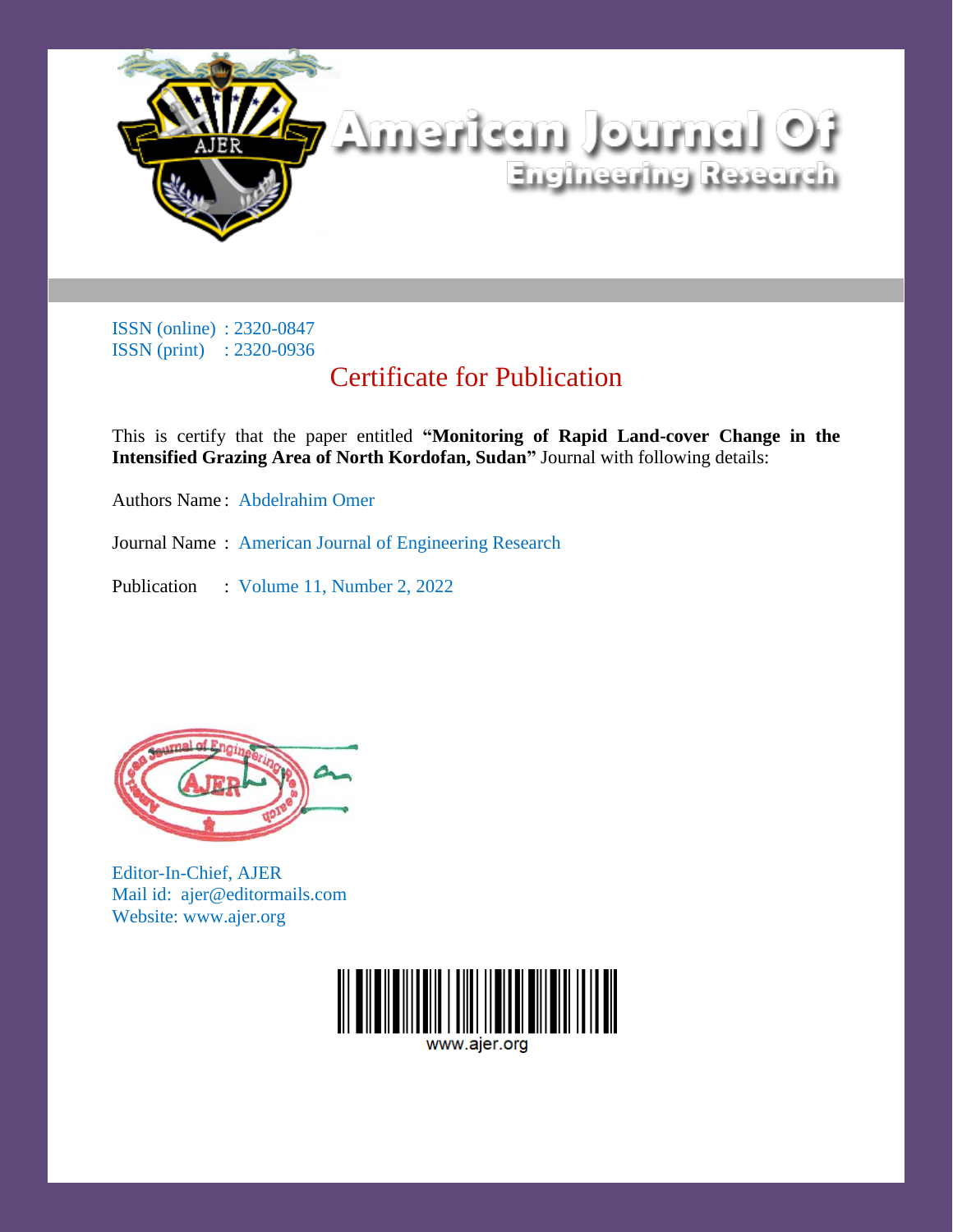

# Certificate for Publication

This is certify that the paper entitled **"Monitoring of Rapid Land-cover Change in the Intensified Grazing Area of North Kordofan, Sudan"** Journal with following details:

Authors Name : Nasereldin Adam

Journal Name : American Journal of Engineering Research

Publication : Volume 11, Number 2, 2022